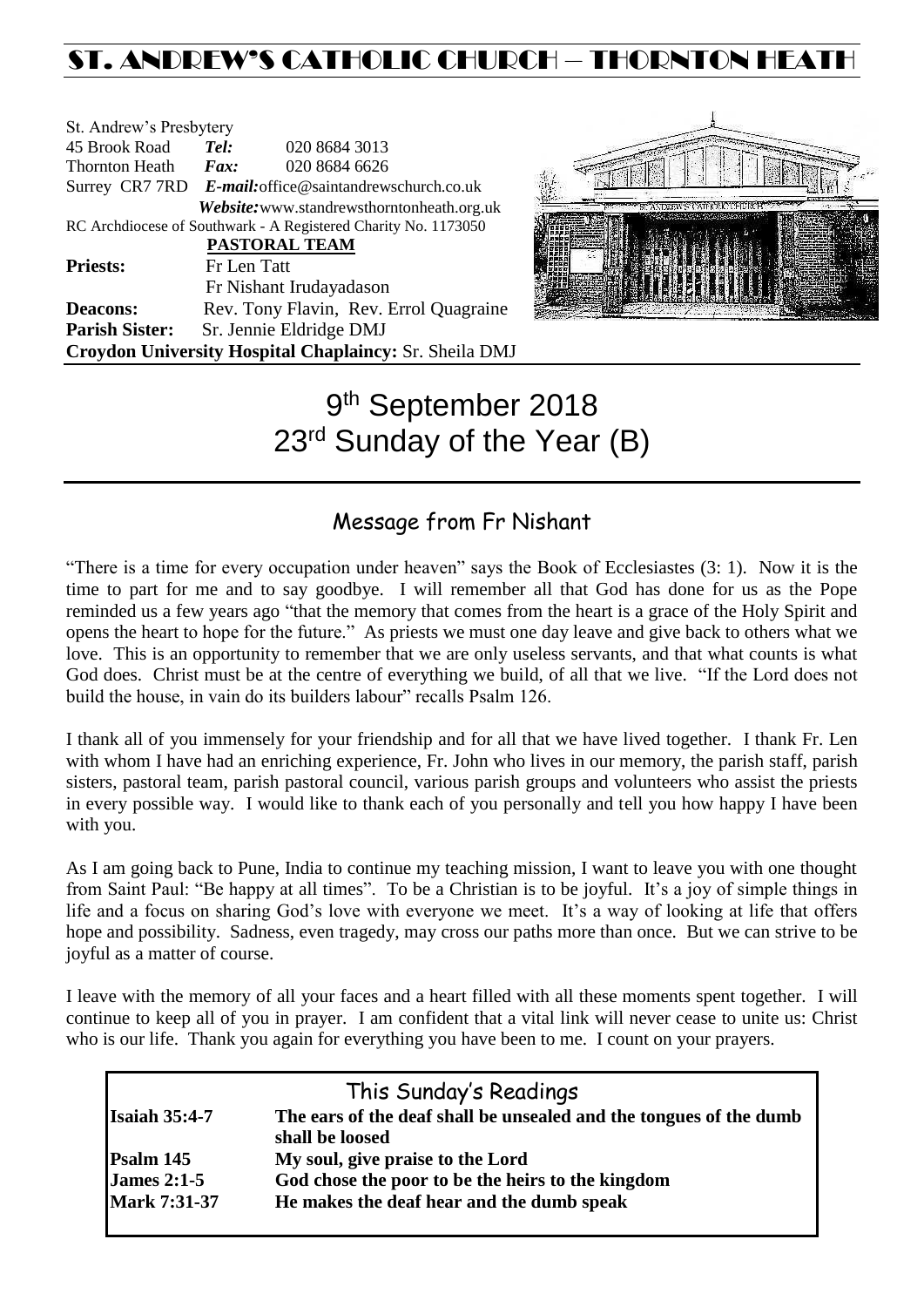#### *Sunday 9 th September 23rd Sunday of the Year (B)*  6.00pm (Saturday) First Mass of Sunday 9.30am Mass 11.30am Mass **5.00pm Rosary 5.15 – 5.45pm Exposition and Benediction** 6.00pm Mass<br>**7.00 - 9.00pm Char 7.00 - 9.00pm Charismatic Prayer Group**  Caitlyn Vailankanni Chloe Correia (Birthday) Legion of Mary Parishioners Holy Souls *Monday 10th September Feria 1 Cor 5:1-8 Lk 6:6-11* 7.30am Mass 10.00am **Funeral Mass**<br>5.45 – 7.15pm Beavers (hall) **5.45 – 7.15pm Beavers (hall) Family Holy Hour 7.30pm PPC (hall)**<br>**7.30 – 9.00pm Scouts (hall)**  $7.30 - 9.00$ pm Salus Fernandes RIP John Saldanha RIP *Tuesday 11th September Feria 1 Cor 6:1-11 Lk 6:12-19* 7.30am Mass  $10.00am$ Miss Joan Fox RIP James D'Souza RIP *Wednesday 12th September Feria 1 Cor 7:25-31 Lk 6:20-26* 7.30am Mass 10.00am Mass<br> **2.00pm Activ 2.00pm Active Retirement Group**<br>**6.00pm Lectio Divina Group** (hall **Lectio Divina Group (hall) 7.30pm Legion of Mary (hall)** Pam & Bernard Freeman (Wedding Anniv) Oseremen Ehi (Birthday) *Thursday 13th September St John Chrysostom 1 Cor 8:1-7. 11-13 Lk 6:27-38* 7.30am Mass 10.00am Mass<br>**7.00 – 8.30pm Cubs 7.00 – 8.30pm Cubs (St James the Great) 7.30pm Spirituality Talk (hall) 8.00pm Baptism course** Holy Souls Margaret Namutebi RIP (Anniv) *Friday 14th September The Exaltation of The Holy Cross Num 21:4-9, Phil 2:6-11 Jn 3:13-17* 7.30am Mass 10.00am Mass J. Okoroafor & Family For the Church *Saturday 15th September Our Lady of Sorrows Heb 5:7-9 Jn 19:25-27* 9.30am Mass **10.00 – 10.30am Confessions 5.00 – 5.30pm Confessions** 6.00pm First Mass of Sunday Brigid Lakhani RIP (Anniv) John Lawrence Fernandes RIP *Sunday 16th September 24th Sunday of the Year (B)* 9.30am Mass 11.30am Mass **5.00pm Rosary 5.15 – 5.45pm Exposition and Benediction** 6.00pm Mass **7.00 - 9.00pm Charismatic Prayer Group** Parishioners Tom Forrest RIP (Anniv) Annemarie Paterson

# Diary for the Week

### Money Matters

Collection Last Sunday £1,436.43 (£1.43 per person) Payment by Standing Order  $\qquad \qquad \text{\pounds} \quad 761.00$ Total offertory  $£2,197.43$ Second collection for The Catholic Education Service *Thank you for your generosity*



# Altar Servers and the servers of the servers of the church Cleaners church Cleaners

This week Team 2 (apologies for This week St Judes's Group (apologies for Next week Team 3 team mix-up) Next week Judie's Crew team mix-up)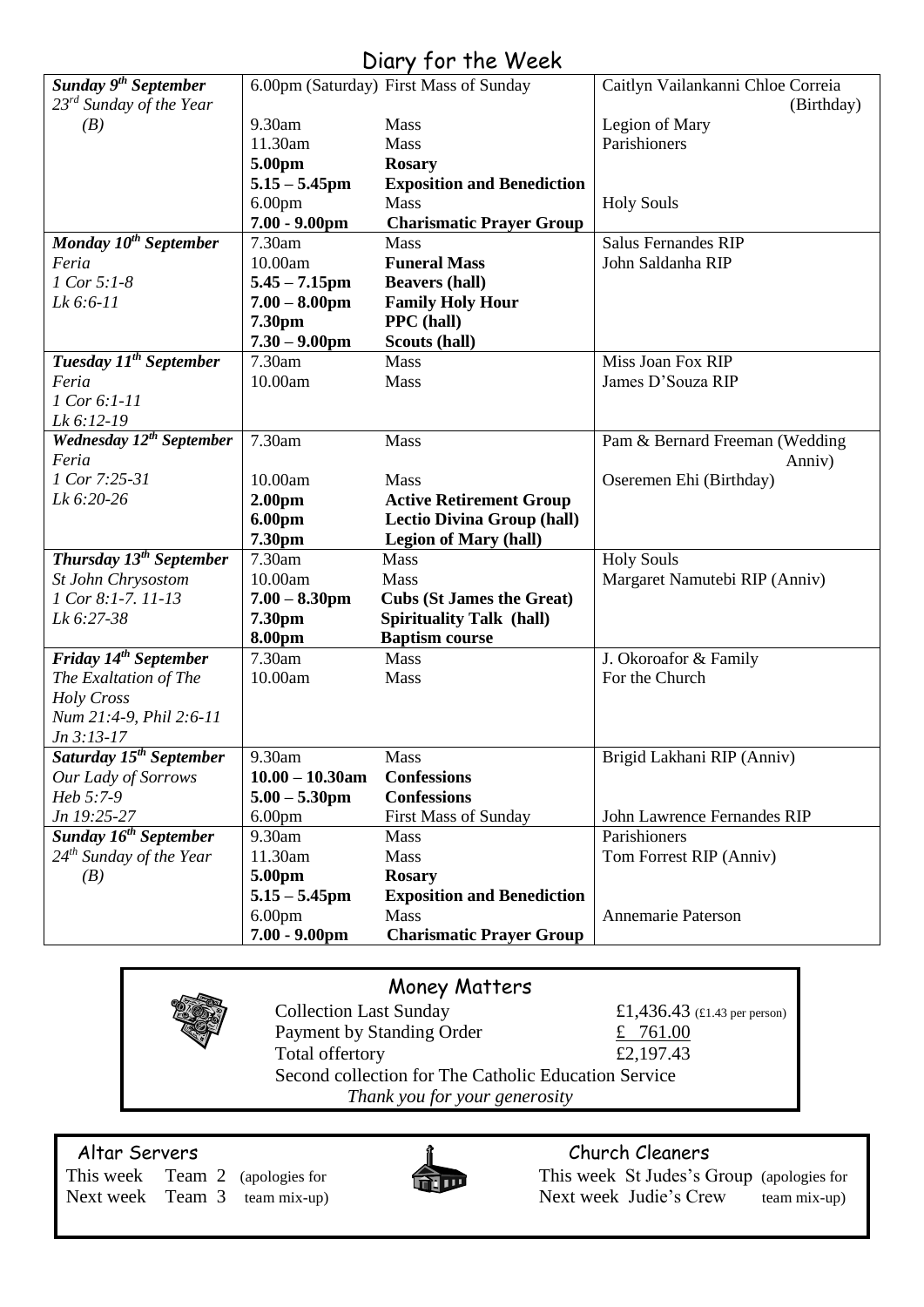# St. Andrew's Parish Notices

#### **FR NISHANT**

As you know Fr Nishant's last day with us will be on Tuesday 11<sup>th</sup> September. He will return to Pune after his one year sabbatical here to take up a teaching post in the Jesuit Major Seminary where he will teach philosophy. We would like to thank Fr Nishant for everything he has done for us at St Andrew's and wish him well for the future. You are all invited to join us in the hall on Saturday 8<sup>th</sup> September at 7.00pm to say your farewells to Fr Nishant. If you would like to contribute to a leaving gift, please take an envelope in the porch and return no later than today Sunday  $9<sup>th</sup>$  September – thank you.

#### **FR DENIS**

We welcome Fr Denis back who will be with us for the next three months. Fr Denis joins us from Uganda and he was here last summer until he returned home at the beginning of October.

#### **SCHOOL REFERENCE FORMS**

The Parish School Reference forms are available in the porch. Last year we changed the way our Priest Reference forms were completed and we are continuing this arrangement again this year. All children transferring from primary to secondary school and starting main school or nursery at a Catholic School are required to have a Priest Reference. Parents please note that Fr Len does not deal with schools directly for references so parents will have to complete a form for his final signature. We ask that you complete Section A, then you should take this form to a member of the clergy, Deacon Tony, Deacon Errol or Sr Jennie, whoever you feel would know you the best, and ask them to complete section B.

A list of dates in September is displayed in the porch, please note that a couple of the dates have been changed, so that you can meet Fr Len who will then sign the last section of your form based on the comments provided by the other members of the Pastoral team. Just come along to the Priest House (45 Brook Road) during the times and dates given, it is not possible to make an individual appointment. It is important that parents and guardians act in good time and meet with the clergy before seeing Fr Len to avoid last minute meetings of which we had many last year.

Please note that you may still need to complete a Priest Reference form if your child is on a school waiting list/or keep your child on the list. If your child is moving to a higher level within the same school, a reference may also be necessary – please check directly with the schools for their policy.

#### **SECOND COLLECTION THIS WEEKEND**

The second collection this weekend will be for The Catholic Education Service (CES). The CES acts on behalf of the Catholic Bishops' Conference to support Catholic education. They have a strong and positive working relationship with the British and Welsh Governments, sharing the aims of high academic standards for all and increased parental choice. Catholic schools make up 10% of the national total of maintained schools. There are over 2,000 Catholic schools, academies and colleges in England educating over 800,000 pupils.

The second collection next weekend will be for The Support of Home Mission. This collection provides the Bishops of England and Wales with resources to support 'Home Mission', the spread of the Gospel in our own country. The money collected enables a breadth of work to be done in support of parish evangelisation.

#### **STEWARDSHIP TALKS: THURSDAYS AT 7.30PM IN THE HALL**

St Andrew's Church presents An Encounter with the Lord through Spirituality, a series of talks to explore some of the spiritualities of the Church and to encounter the Lord. The first one was on 30<sup>th</sup> August. The talks will be on nearly every Thursday evening in the hall starting at 7.30pm and we will be having different speakers for each talk. This week the talk is Marion Spirituality with Fr Kevin Alban O'Carm. Please take a leaflet from the porch with all the details. We would like to encourage everyone to come along and we hope to see you there.

#### **PARISH SURGERY**

With apologies please note that we have cancelled Parish Surgery on Monday 10<sup>th</sup> September. The next one will be on Monday 17<sup>th</sup> September.